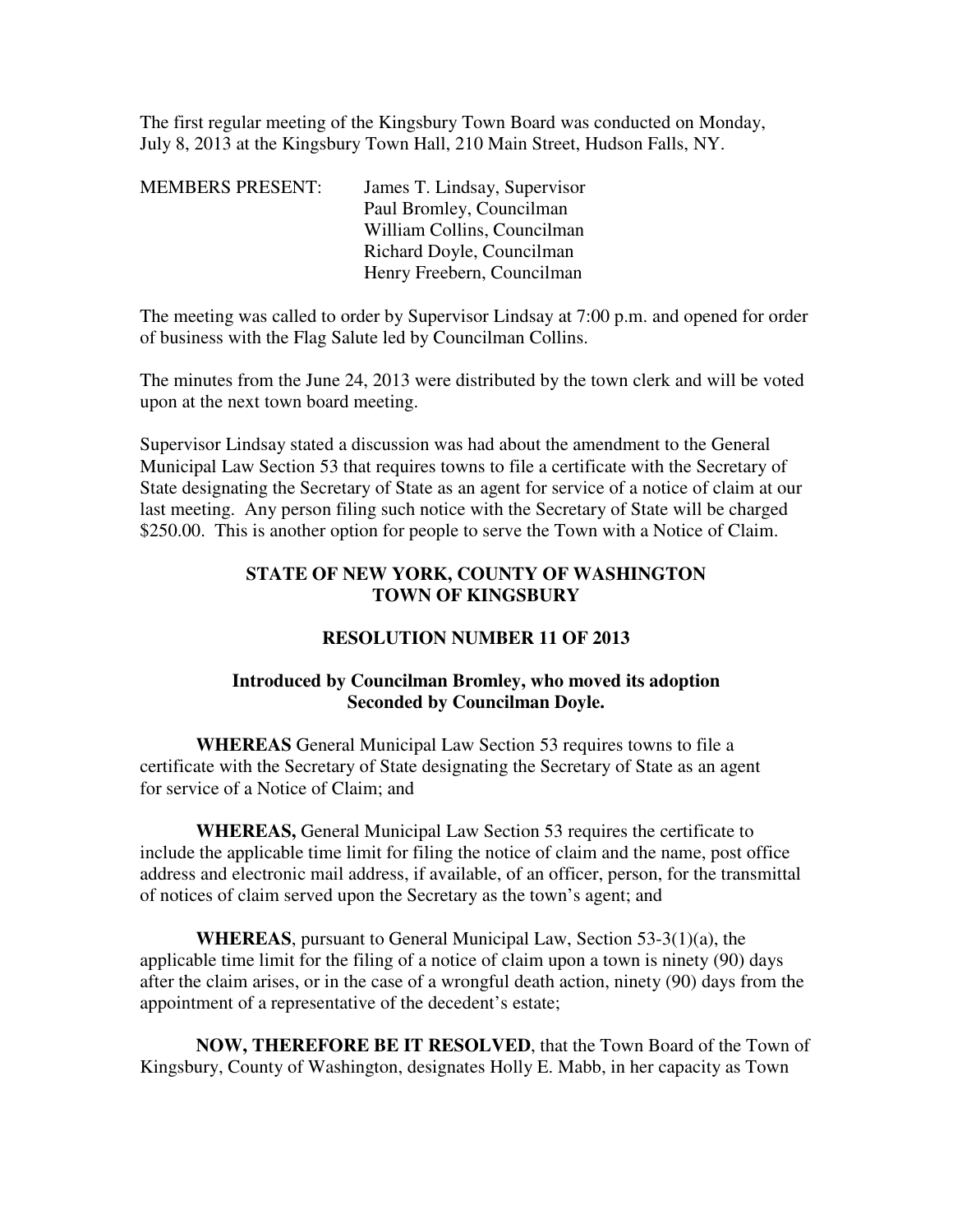Clerk to receive notices of claims served upon the Secretary of State by mail at 210 Main Street, Hudson Falls, NY 12839-1814 and email at kbyclerk@roadrunner.com.

**BE IT FURTHER RESOLVED** that the Town Board hereby directs the Town Clerk to file the required certificate with the Secretary of State informing him of the Town's designation and applicable time limitation for filing a notice of claim with the town on or before July 14, 2013.

Dated: July 8, 2013

| Those members present were:  | Voting: |
|------------------------------|---------|
| James T. Lindsay, Supervisor | Aye     |
| Paul Bromley, Councilman     | Aye     |
| William Collins, Councilman  | Aye     |
| Richard Doyle, Councilman    | Aye     |
| Henry Freebern, Councilman   | Aye     |

Supervisor Lindsay stated he had received a request from Supervisor Idleman of the Town of Greenwich for a resolution or letter of support from our town supporting the Champlain Canal Barge Terminal Initiative. **Motion** by Councilman Collins, seconded by Councilman Bromley and carried by a vote of 5 ayes authorizing Supervisor Lindsay to send a letter of support to the Town and Village of Greenwich for this project.

Supervisor Lindsay stated he had met with Joseph Brilling, Director of the Washington County Sewer District about funding for sewer infrastructure. He stated that Irving Tissue was also interested in funding and Mr. Brilling stated that if the town wished to act as lead agent, we could make application for funding. This study would identify problems and determine the best way to provide sewer services to the Dix Avenue Corridor and also determine if Fort Edward or the City of Glens Falls is the best option for treatment.

### **STATE OF NEW YORK, COUNTY OF WASHINGTON TOWN OF KINGSBURY RESOLUTION NUMBER 12 OF 2013**

### **A RESOLUTION AUTHORIZING CONSOLIDATED FUNDING APPLICATION (CFA) TO NYS DEPARTMENT OF ENVIRONMENTAL CONSERVATION (NYSDEC) AND NYS ENVIRONMENTAL FACILITIES CORPORATION (NYS EFC) FOR WASTEWATER INFRASTRUCTURE ENGINEERING PLANNING GRANT**

**Introduced by Councilman Bromley, who moved its adoption Seconded by Councilman Freebern.**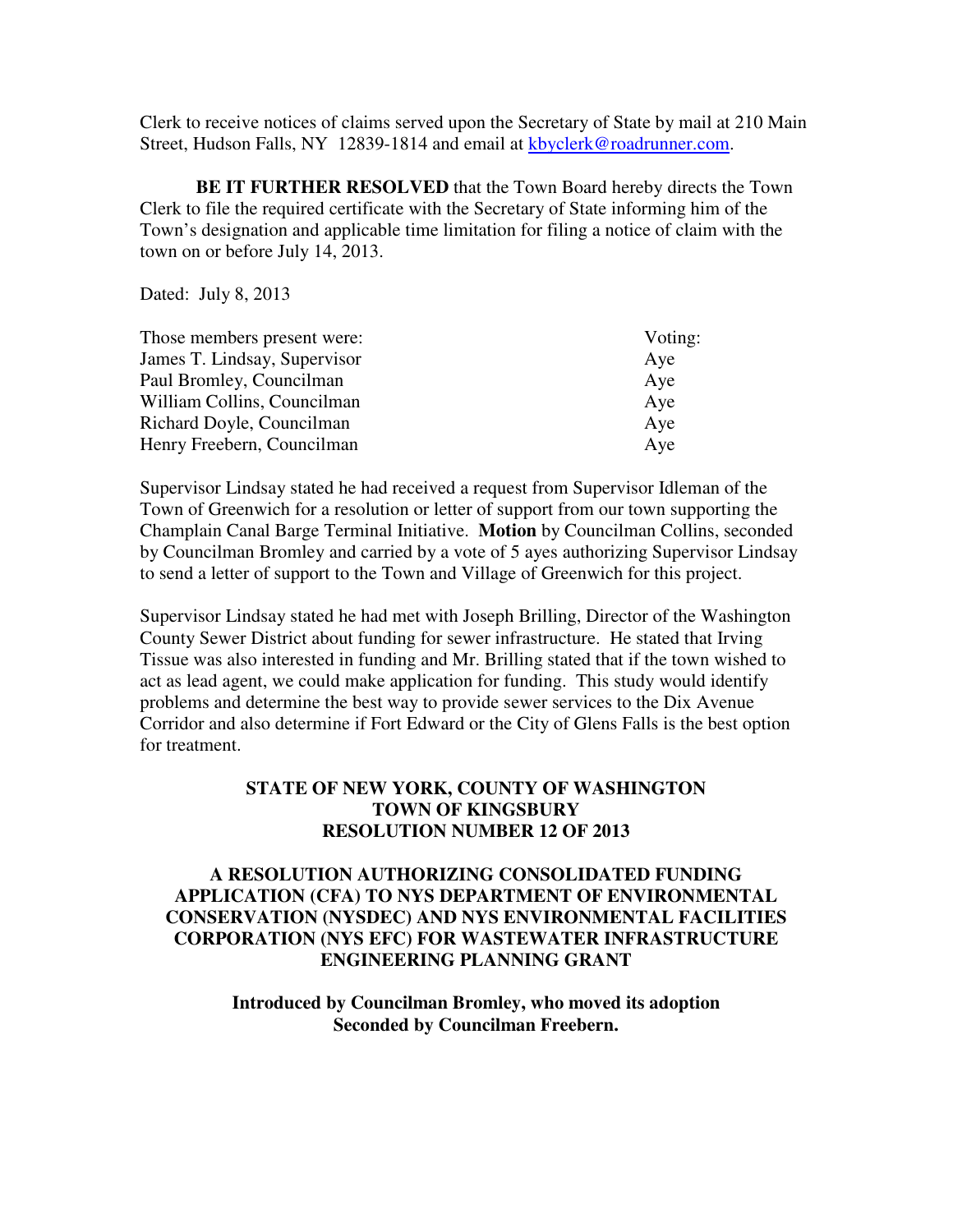**WHEREAS**, the NYS DEC and NYS EFC are soliciting grant applications through the Consolidated Funding Application program for Wastewater Infrastructure Engineering Planning Grant; and

**WHEREAS**, the Washington County Sewer District (WCSD) is approaching its capacity to serve its current customers and future users and desires a long term plan to accommodate additional growth; and

**WHEREAS**, the Town of Kingsbury desires to explore opportunities to expand its wastewater service areas along Dix Avenue to accommodate long term needs; and

**WHEREAS,** the NYSDEC and NYS EFC will provide up to \$30,000 to prepare an Engineer's report to explore opportunities for growth, conveyance to the Washington County SD Treatment facility or the Glens Falls WWTP, various district options, and the cost of necessary improvement to convey wastewater along the Dix Avenue Corridor;

 **WHEREAS**, the Washington County Sewer District (WCSD) is pledging its support of the application as a sponsor of the application and the WCSD pledges one-half of the required 20% match (\$3,000); and

**NOW THEREFORE BE IT RESOLVED**, the Town Board of the Town of Kingsbury authorizes the submittal and execution Wastewater Infrastructure Engineering Planning Grant and pledges \$3,000 match from the appropriate fund and authorizes Supervisor Lindsay to take any necessary actions to effect this action.

| Dated: July 8, 2013          |         |
|------------------------------|---------|
| Those members present were:  | Voting: |
| James T. Lindsay, Supervisor | Aye     |
| Paul Bromley, Councilman     | Aye     |
| William Collins, Councilman  | Aye     |
| Richard Doyle, Councilman    | Aye     |
| Henry Freebern, Councilman   | Aye     |

Supervisor Lindsay reported that Code Enforcement Officer Ross Cortese is working on obtaining more information for sound testing for the Industrial Park area. The current quote we received was for one 24-hour session with the cost being \$6,000.

Supervisor Lindsay reported that a decision had to be made for the financing of the town highway garage. The interest rate of 3.74% was quoted for a non-callable bond, which is not eligible for early repayment. If the Town wants to have the option for early repayment, the interest rate will be 4.24% over a 10-year period. The difference is \$22,000 in interest. The other option would be a BAN but that would involve annual renewal and legal fees for preparation of the paperwork. A discussion was had. The board members asked Supervisor Lindsay to obtain more accurate figures about the cost of the BAN.